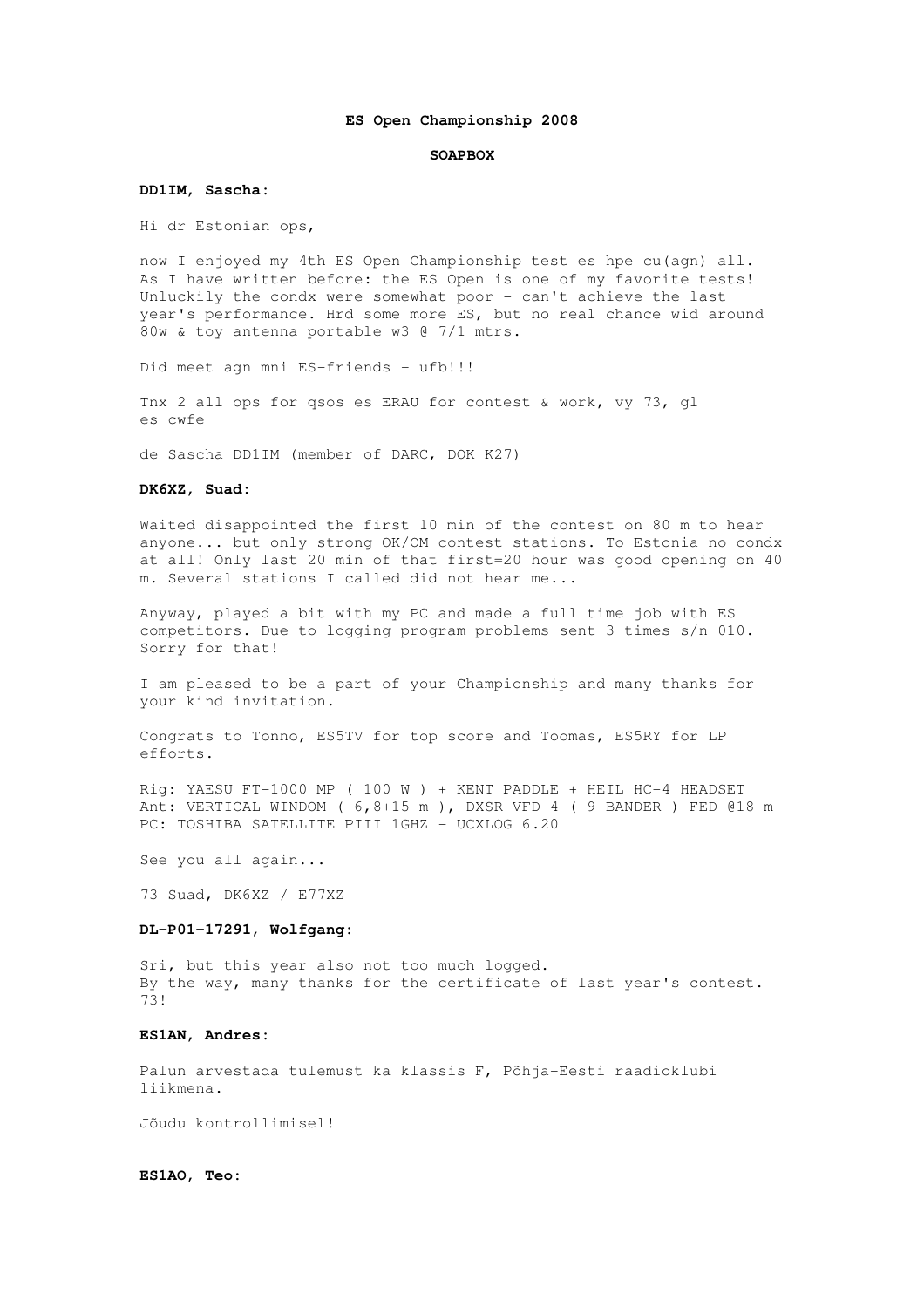Jõudu kohtunikele! Töötasin nii palju, kui mahti leidsin.

IC706+dipool

73!

#### **ES1CW, Arvo:**

Sri, suurte seiklustega ... Kõikvõimalikud <nihu> kontrollnumbrid on minupoolsed - vastu võetud kuid mitte kohe õigele logireale kribitud ja hiljem mustandiribalt tuletatud. Üle kolme ei tohiks selliseid küll olla, peamiselt mõnede ES-jaamadega. Please vastaspoolt mitte karistada... kui võimalik.

Peale testi vaatasin pikka aega passist sünniaega. Tulin järeldusele, et mida vanem on koll, seda lollim ta on, et läheb noorte jänestega võidu jooksma...

## **ES1LBK, Sven:**

QTH: Laulasmaa. TS-520, 100W, 80M DIP, feedpoint 6m above sea level.

Mul on nii kahju, et ei saanud minna ES0 ja sealt vähemalt üritada 40m kordajat anda cw'l, aga ehk järgmine aasta :) Vä4ike tulemus, sest loobusin tunniks võistlusest. Programm vedas alt, sest enne ei teinud piisavalt eeltööd ja pidingi hakkama pliiatsit teritama.

#### **ES1LS, Harald:**

Rig: FT –890; 100W Ant: delta 80; dip 40m

### **ES1OV, Enn:**

Rig: ICOM 706MK2, 100W Ant: inv.V - 80m, R7000 - 40m.

## **ES1QD/0, Vello:**

QTH: Muhu saar. Rig: YAESU FT-920, PA: 500W Ant: 80M-DIPOLE, 40M-INV."V" JA DIPOLE.

### **ES2BH, Veiko:**

Hea levi oli.

Rig: IC7400 Ant: Delta

### **ES2DJ, Toivo:**

Good propagation on 40m band;

80m: IC-7000, PA-500w skywire loop; 40m: IC-7000, PA-1KW DIPOLE, SO2R- MK2R+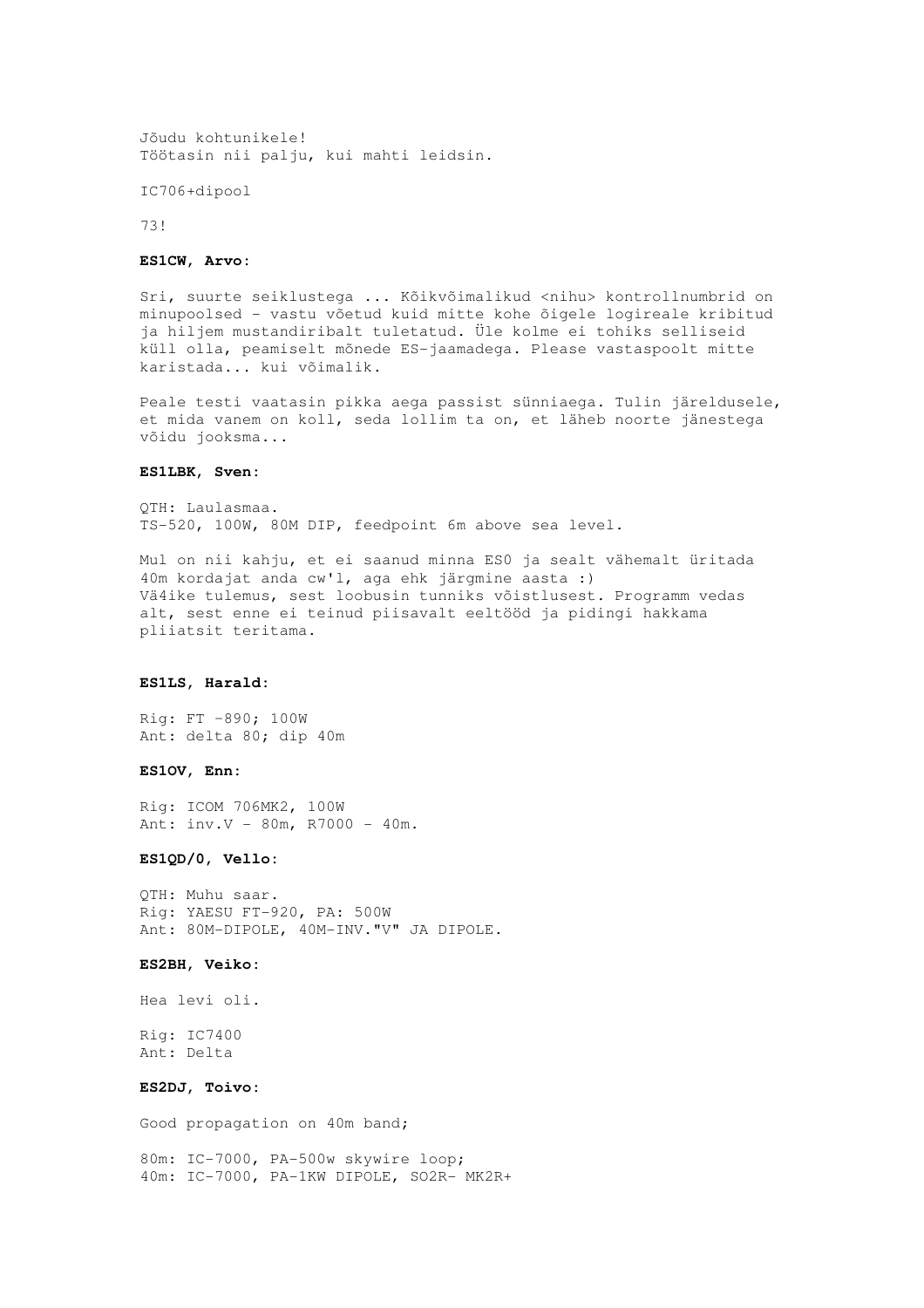### **ES3BM, Mart:**

Transiiver IC-706 MK2G ja lõpp 800w, antenn horisontaalne delta loop.

#### **ES3GX, Henno:**

Aparatuur: TS-570 D 100W, antenn INV-V 80-40 m

#### **ES3RF, Gennadi:**

Rig: FT-1000MP Ant: Inv-L, R8-Cushcraft

### **ES4A, Anatoli, Valeri ja Nikolai:**

Rig: FT-847 Ant: Delta loop

Worked in N1MM contest program. Thank you all, see you later in Baltic Contest.

### **ES4BG, Tiit:**

Rig: IC-7400 Ant: 80m dipole, 40m Inverted Vee

### **ES4RZ, Vladimir:**

Rig: ICOM IC756PROIII 500 wtts Ant: Delta Loop

#### **ES5EP, Enn:**

IC-7400, delta loop

#### **ES5JR/8, Jüri:**

QTH: Suigu küla FT-920 100W, ühe kaabli otsas 40m/80m dipoolid õunaaias 3 meetri kõrgusel.

### **ES5QA, Valeri:**

IC-735, dipole

## **ES5WP, Kaido ja Mihkel:**

Yaesu FT 897, delta loop

### **ES5NC, Peeter:**

Palju tänu hea contesti korraldamise eest! Jõudu logidega ja edasise korraldamisega. 73!

## **ES8AY, Ako:**

Rig: Kenwood TS 480 SAT 100W Ant: Inv V, h= 7m

#### **ES8TJM, Alev:**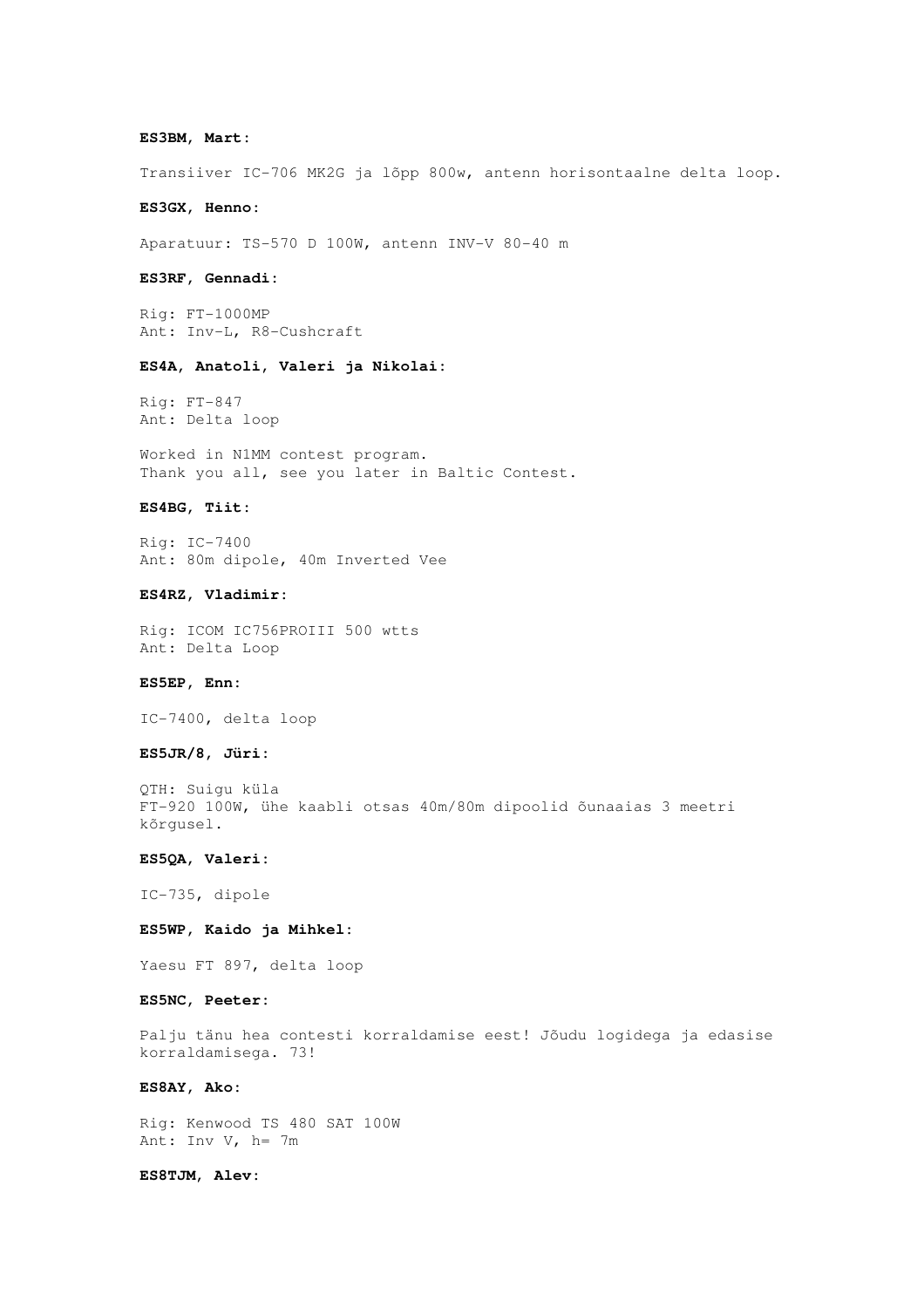Rig: IC706 Ant: Delta LOOP 80M & TwinDelta LOOP 40M

#### **ES9B, Toivo:**

Rig: IC-706mkII + PA Ant: Delta

#### **EU6AA, Victor:**

Rig: FT-840 Ant: Delta

### **G0DVJ, Jonathan:**

Very nice contest - tnx to organisers in ERAU

Rig: FT-2000 Ant: 80m full wave loop

## **HA4FY, Janos:**

Although my home made single band QRP transceiver (Miss Mosquita by DL-QRP-AG, abt 3 watts out) is not a real contest equipment, it was exciting to try it in this nice contest.

#### **LY2J, Pranas:**

Tnx for contest.

### **LY2NK, Algis:**

Tnx, 73!

#### **LZ1GL, Krasimir:**

Very poor conditions on both bands. Expected to hear more Estonian stations

Power 50w Ant: 245m long wire

## **OG50F, Timo:**

Nice contest but no luck with SD software. It never worked, so maybe some dupes in the log, sri.

Bad cndx on 40m.

Rig: FT-1000mp+PA Ant: 80m: inv-vee, GP; 40m: 3/2el yagi, dipole

### **OH6JYH; Harri:**

Rig: Kenwood TS-680S Ant: G5RV

### **OK1FCA, Stanislav:**

Rig: 80 W input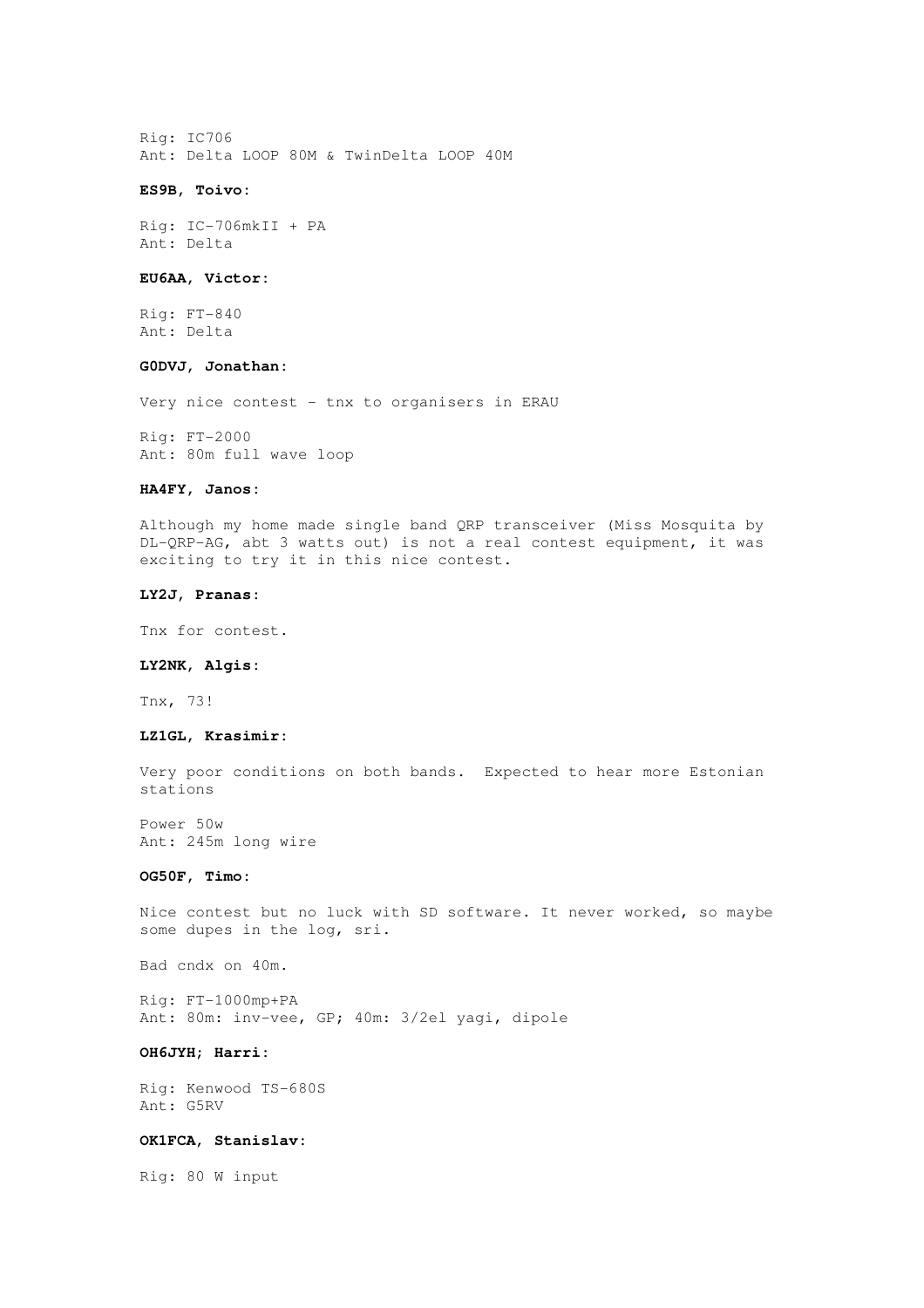Ant: mobile whip fitted on window @ 5 m

### **OK7U, Jaroslav:**

Rig: Elecraft-K2/100 Ant: dipole Inv-V 73, es HPE CUAGN

#### **ONL3647, Geo:**

Only a very small log this year from ONL3647 (SWL class). Very bad conditions on this side, nothing to hear after 05.30 GMT, neither on 80 or 40.

I used a R5000 receiver and a simple long wire 45 ft long and 10 ft high.

I hope to do better next year.

Thanks again for the nice certificate for ES OPEN 2007.

## **OP4A, Francis:**

Using SD logging working perfect

Rig: IC-746 Ant: GPs

Best 73 to all!

#### **PA3ARM, Harry:**

Tks fer the contest es the log. 73

#### **PA0WKI, Wim:**

I did not read the contest rules before. Therefore missing many QSO points. Rig: TS450S /AT Ant: FD4

### **RV3DBK, Victor:**

Rig: QRP 2 Watts Ant: magnetic loop (indoor)

## **SM5CSS, Allan:**

In my QSO with ES5RBX at 0648 I forgot to write down the serial number and afterwards I did not remember if it was 115 or 078! My claimed score is probably wrong because N1MM Logger program did not include ES Open HF Contest.

My rig IC-751 output 100w and antenna Inverted W3DZZ.

#### **SM6BSK, Nils:**

Rig: IC756PROII Ant: 2x10 dipole SOAPBOX: SD did a fine job in this nice little contest!